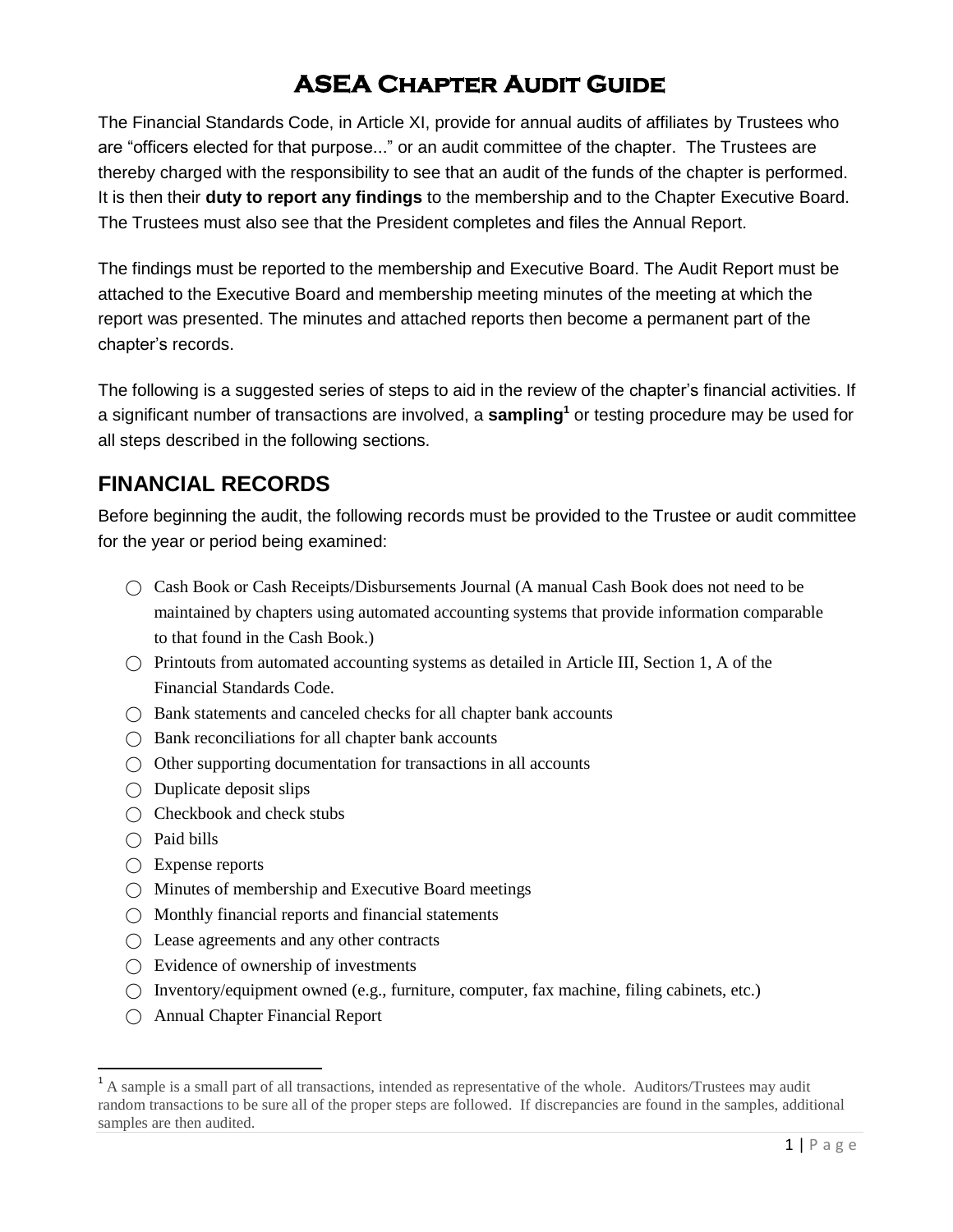## **RECEIPTS**

The Financial Standards Code requires that all money received be deposited directly in an insured bank account, in the name of the chapter. Deposits should be recorded in the Cash Book, indicating date received, from whom and for what. Deposit and date of deposit should be recorded in the checkbook. Duplicate deposit slips and copies of the receipt transmittal documents (e.g., copies of deposited checks) should be retained.

- ⃝ Compare amounts listed in Cash Book to duplicate deposit slips and amounts shown on bank statements.
- $\bigcap$  Review supporting documentation for cash received
- $\bigcirc$  Verify that the explanation of the type of receipt agrees with entry in the Cash Book or check register.
- $\bigcirc$  Verify that totals are properly computed in the Cash Book or check register.
- ⃝ Verify that deposits are properly recorded in the checkbook or check register.

#### **DISBURSEMENTS**

The Financial Standards Code states that union money can be spent only if required by law, by union constitution, to fulfill contractual obligations or as authorized by vote of either the membership or the Executive Board. Disbursements require signatures of two officers or their designees. At the time a check is issued, the date, amount, payee and purpose of the check should be recorded on the check stub, in the Cash Disbursements Journal or in the automated accounting system.

All disbursements should be substantiated by supporting documentation such as bills or invoices, expense reports, and agreements. The minutes of Executive Board or membership meetings should show authorization for these disbursements as outlined in Article V of the Code.

- $\bigcirc$  Compare each canceled check to the bank statement to see that a canceled check exists for each paid check shown on the bank statement.
- $\bigcirc$  Compare amounts on canceled checks to amounts in the Cash Book or automated accounting system and checkbook.
- ⃝ Compare payee on check to payee listed in Cash Book, check register and checkbook.
- $\bigcap$  Examine the endorsement to verify that it agrees with the payee.
- $\bigcirc$  Examine signatures on checks to verify they are signed by the officers authorized to do so under the affiliate's constitution.
- $\bigcirc$  Compare the payee and amount on canceled checks to supporting invoices, expense reports, Per Capita Tax Reports, etc.
- $\bigcap$  Review supporting invoices, expense reports and PCT Reports to verify that the check number and dates of payment are properly shown on each document.
- $\bigcirc$  Compare explanations in Cash Book or check register to supporting documentation to verify that expenses are properly classified.
- $\bigcirc$  Verify that the Cash Book is properly totaled.
- ⃝ Verify that the checkbook or check register is properly maintained in order to reflect the current balance at all times.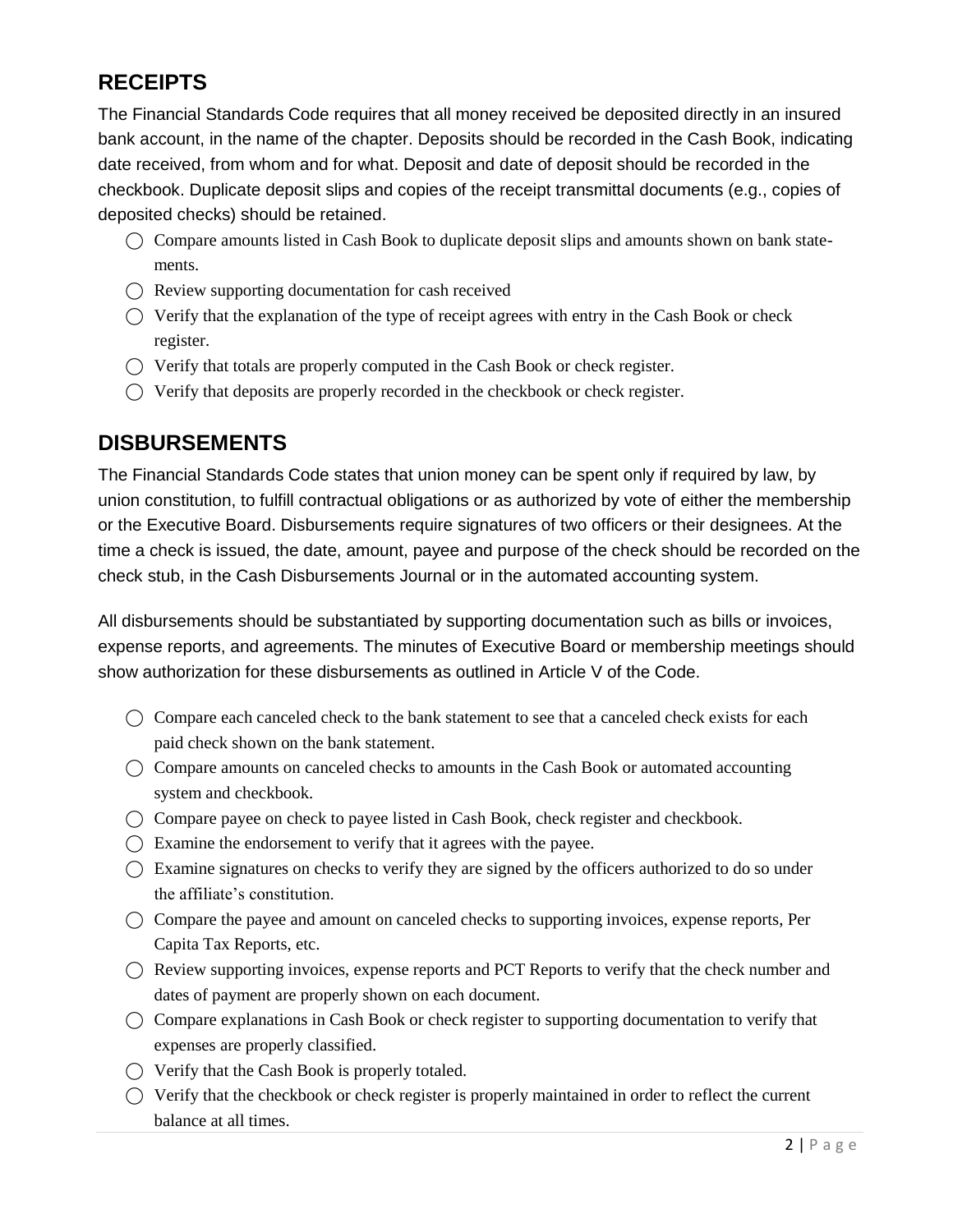### **BANK RECONCILIATION**

All bank statements, canceled checks and voided checks must be retained in the chapter's records by the chapter Treasurer. The canceled checks which are retained with any statement should be kept with that statement regardless of the date or number appearing on the check.

- $\bigcap$  Review monthly bank reconciliation to see that amounts shown for Cash Receipts and Cash Disbursements agree with totals in Cash Receipts and Cash Disbursements Book or check registers, and reconcile any differences.
- $\bigcirc$  Compare cash balance on the financial statement to bank reconciliation balance and to checkbook or check register balance.
- $\bigcap$  Research any outstanding checks six (6) months or older for possible cancellation or stop payment.
- $\bigcap$  If applicable, obtain copies of missing checks from the bank or credit union. Compare copies to the entries in the Cash Book or check register.
- $\bigcirc$  Obtain an explanation from the Treasurer for any unusual transaction reflected on the bank statement.
- $\bigcirc$  Obtain an explanation and supporting documentation from the bank or credit union for any unusual transaction.

### **EXPENSE REPORTS AND REIMBURSEMENTS**

Union Officers and members may be reimbursed for expenses relating to union activities. These expenses must be documented by a report showing payee, amount, nature of expense, specific union purpose and applicable original invoices or receipts. The expense report must be signed when submitted by the individual requesting reimbursement and approved by the appropriate chapter officer. The reimbursement must be authorized in the minutes.

- $\bigcap$  Review the expense reports for a) authorization, b) original supporting documentation, c) nature of expense, d) signature of individual submitting request for reimbursement and e) signature of approving authority.
- $\bigcirc$  Compare for compliance with ASEA's policy for reimbursement of expenses, e.g., per diem, automobile mileage and other limitations and restrictions (ASEA P&P Article 5.00.000).
- ⃝ Compare amount shown on voucher to actual check paid.
- $\bigcirc$  Review the minutes to see that authorization is properly recorded, particularly for conventions, conferences, meetings, etc.
- $\bigcirc$  Verify in each instance where meeting food and beverage are reimbursed, it is supported by a list of the names of the people attending, their relationship to the union, and the union business discussed.
- $\bigcirc$  Verify that all costs paid directly by the affiliate, (e.g., direct hotel billings, charges incurred on the affiliate's credit card) have been properly reported on itemized expense reports.
- $\bigcirc$  Verify that any authorized user of the affiliate's credit card has provided an itemized expense report accounting for each and every charge made with the credit card receipt and the itemized sales slip attached.